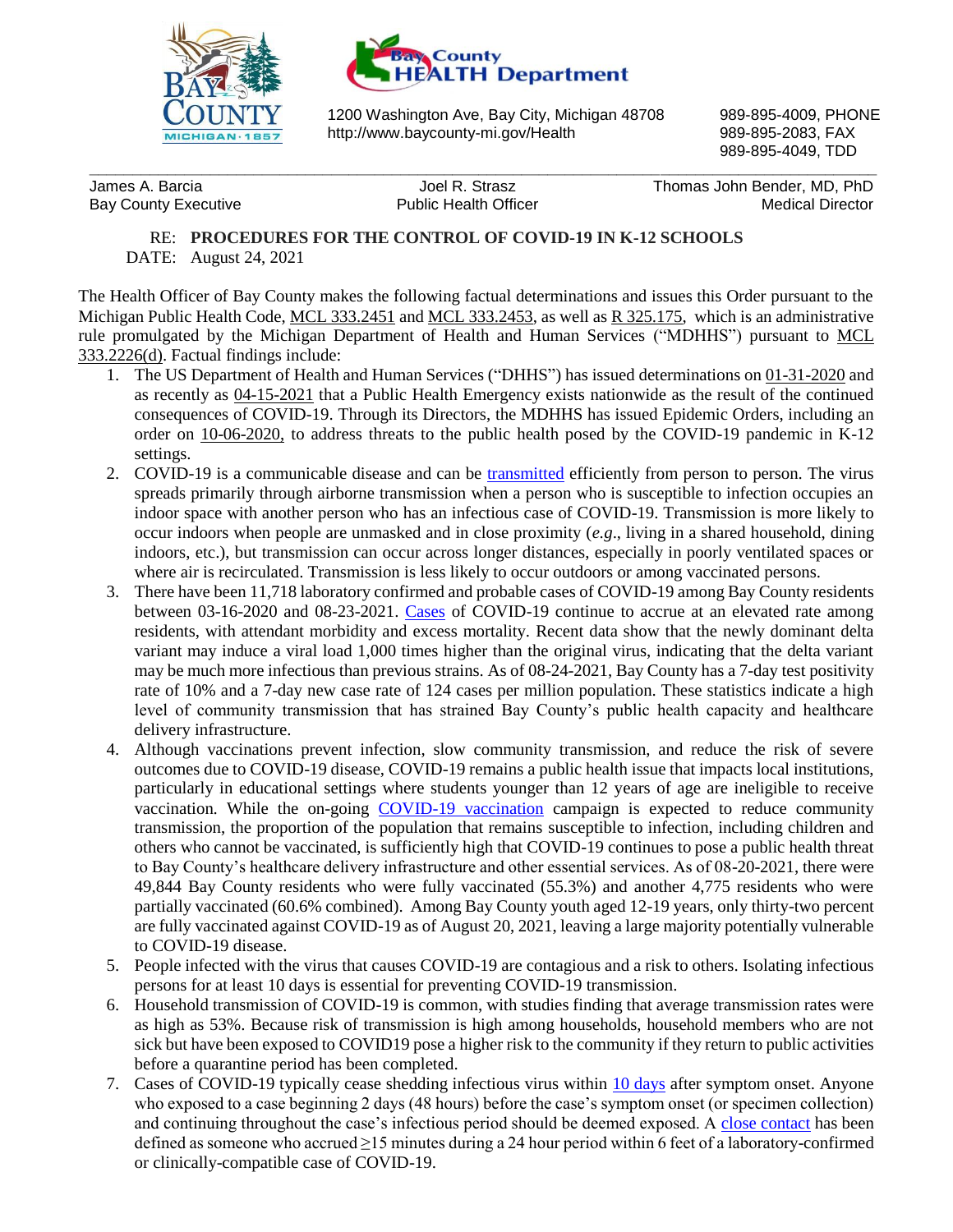- 8. When businesses and schools have consistently adhered to layered prevention strategies, including isolation, quarantine, and other nonpharmacological interventions (including mask wearing indoors, improved ventilation, physical distancing, and handwashing), outbreak spread of COVID-19 has been curbed.
- 9. The Food and Drug Administration ("FDA") has authorized tests for detecting COVID-19, including both molecular (*i.e*., PCR) and antigen tests. Antigen tests are unlikely to give false positive results, but they can give false negative results. Antigen tests are most effective at detecting new cases when used serially (*i.e*., every day or two). PCR tests are incredibly sensitive and are unlikely to give false negative results. However, PCR tests can also remain persistently positive even after a case is no longer infectious, which is why the CDC does not recommend re-testing within 90 days or endorse requirements for negative tests for return to work/school. Rapid antigen tests (*e.g*., Abbott BinaxNOW) are available for use by schools, preschools, child care facilities, and camps in Bay County.

The Bay County Health Department's ("BCHD") Health Officer has established emergency procedures for gathering restrictions to be followed during the epidemic to protect the public health and ensure continuity of essential services, especially K-12 education. It is hereby ordered that:

- 1. All persons identified as confirmed positive cases of COVID-19 must complete a period of isolation for 10 days after either: (a) symptom onset; or (b) specimen collection for persons who were asymptomatic when tested.
- 2. Persons identified as cases must cooperate with identification of close contacts who would have been at high risk of exposure during the period beginning 2 days (48 hours) before symptom onset (or specimen collection) and continuing through the date interviewed by case investigators. Cases must identify and provide contact information for close contacts.
- 3. Persons identified as close contacts must complete a period of quarantine and are restricted from gatherings with people outside of their household for 10 days after the most recent date of exposure to a case, thereby reducing the risk of unrecognized transmission during the viral incubation period (as long as 12 to 14 days) by preventing someone who was exposed (and might or might not go on to become a case) from spreading the virus during any asymptomatic or pre-symptomatic infectious period.
- 4. Close contacts who continue to reside in a shared household with a case during the case's isolation period must postpone the 10 day countdown to the end of quarantine (and are restricted from gatherings with people outside of their household) until after the end of the isolation period for all cases that occur within the shared household.
- 5. Persons identified as close contacts may avoid quarantine if they are willing to cooperate with serial testing (*i.e.* "Test to Stay") so that any new cases can be promptly identified for isolation. Serial testing for close contacts must be administered by an identified representative from a K-12 organization each morning prior to facility entry. Serial testing must occur every day for 5 days following the most recent date of exposure and then on day 7 and day 9. Close contacts who continue to reside in a shared household with a case during the case's isolation period must postpone initiating serial testing until after the end of the isolation period for all cases that occur within the shared household.
- 6. During a period o[f isolation](https://www.cdc.gov/coronavirus/2019-ncov/if-you-are-sick/steps-when-sick.html) or [quarantine,](https://www.cdc.gov/coronavirus/2019-ncov/if-you-are-sick/quarantine.html) persons identified as cases and/or close contacts must adhere to heighted physical distancing by confining themselves to their own home or other location that will permit them to refrain from contact with other members of the public, whether gatherings might take place indoors or outdoors.
- 7. When probable or confirmed cases are identified among staff, students, or visitors to a school, representatives of the relevant organization must support case investigation and contact tracing by helping to identify and provide contact information for persons who: (a) were excluded from the organization's facilities; or (b) might have had opportunity for exposure to COVID-19.
- 8. Regardless of vaccination status or the absence of symptoms, mask wearing is required in Bay County for identified close contacts occupying any indoor space within schools, preschools, child care facilities, and camps during the 10 day period after most recent exposure.
- 9. Schools must provide public notice to the school community in a highly visible location on the school's website that outlines the school's COVID-19 prevention strategies for the 2021-2022 school year by completing the COVID-19 Prevention Strategy for Schools Form. Public notice must be published no later than September 7, 2021. The school must notify the school community and the BCHD of any subsequent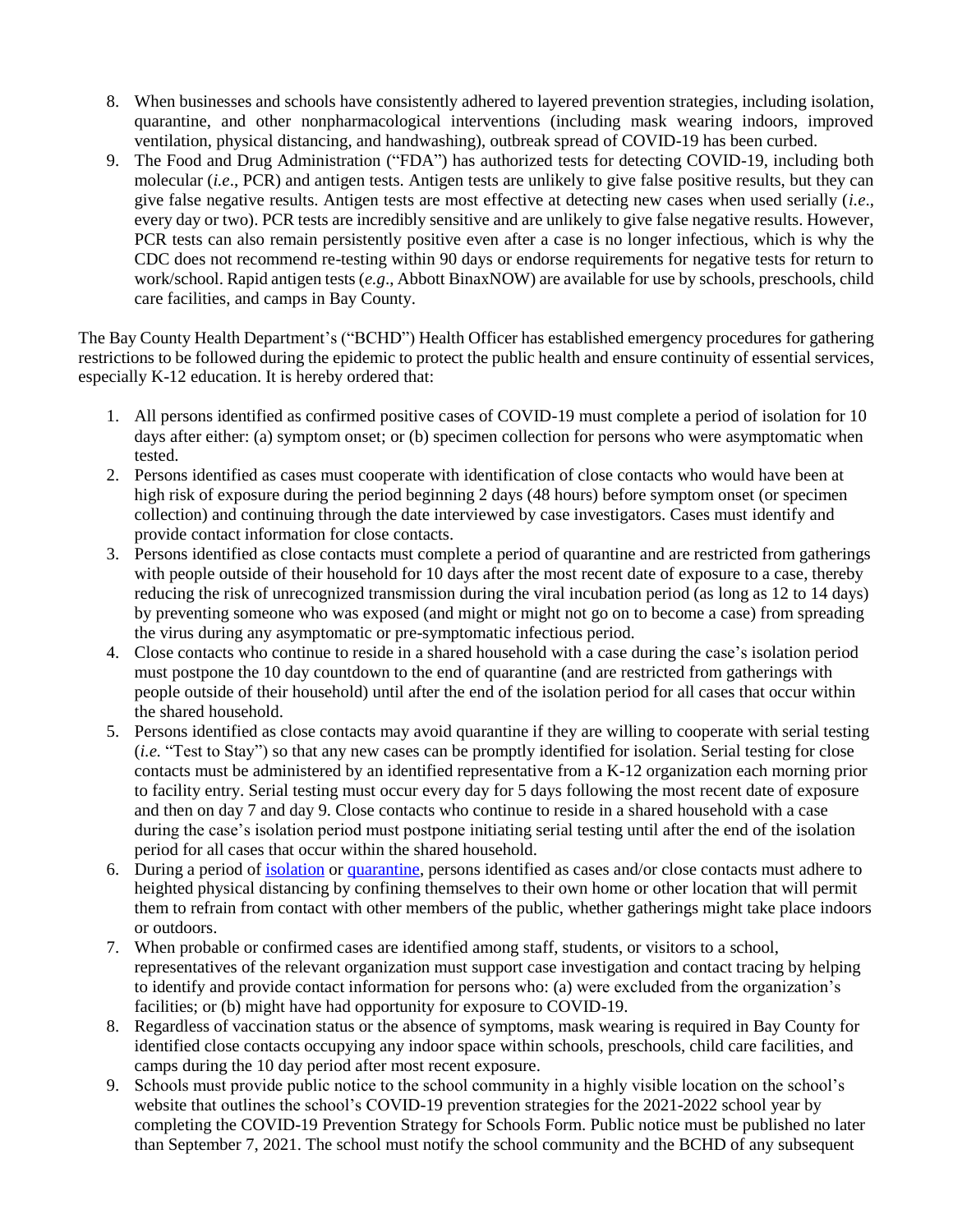changes in the school's COVID-19 prevention strategies by indicating revision date and revision history in the COVID-19 Prevention Strategy for Schools Form.

- 10. The contents of this Order shall be published to the members of the public at large by all reasonable means available.
- 11. Schools must disseminate, publish, and post this Order so that it is visible to all staff, students, attendees, or visitors.
- 12. Pursuant to [MCL 333.2443,](http://www.legislature.mi.gov/(S(bolddtfeawdrg1r4gkus23gt))/mileg.aspx?page=GetObject&objectname=mcl-333-2443) a person who violates a regulation of a local health department or order of a local health officer is guilty of a misdemeanor punishable by imprisonment for not more than 6 months or a fine of not more than \$200.00, or both.
- 13. Organizations that require or permit a known case or close contact to act contrary to this Order is also in violation of this Order and subject to the penalties prescribed by the Michigan Public Health Code.
- 14. This Order may also be enforced pursuant to [Part 24](https://www.legislature.mi.gov/(S(rgyogs55ebl3xbi3zayqtw55))/documents/mcl/pdf/mcl-368-1978-2-24.pdf) of the Michigan Public Health Code.
- 15. This Order is in effect immediately and until further order of the Health Officer. This order may be revised as well as supplemented with specific procedures and orders per the Michigan Public Health Code.

## IT IS FURTHER ORDERED that the following terms shall have the following definitions for purposes of this ORDER:

a. "COVID-19 case" is defined by the Council for State and Territorial Epidemiologists ("CSTE") Executive Board and referenced in the Michigan State and Local Public Health Standard Operating Procedures. For the purposes of this order, a person must meet the confirmed or probable case definition as defined by CSTE and be documented in the Michigan Disease Surveillance System as a COVID-19 case. The current CSTE definition can be found at the following link:

<https://ndc.services.cdc.gov/case-definitions/coronavirus-disease-2019-2020-08-05/>

b. "Close contact" means being within 6 feet of someone who is a COVID-19 case for a total of 15 minutes or more over a 24-hour period. "Close contact" also means engaging in sport activities with unavoidable frequent physical contact for a total time less than 15 minutes with someone who is identified as a COVID-19 case. In the K-12 indoor classroom setting only, an exception to the close contact definition excludes students who were within 3 to 6 feet of an infected student where

- Both students were engaged in consistent and correct use of well-fitting masks, and
- Other K-12 school prevention strategies (such as universal and correct mask use, physical distancing, increased ventilation) were in place in the K-12 school setting.

This exception in K-12 schools does not apply to teachers, staff, or other adults in the indoor classroom setting.

c. "Educational Institutions" or "Educational Settings" includes youth camps, youth programs, childcare centers, preschools, primary through secondary schools, vocational schools, colleges, and universities and other organized activities outside the home where coursework is taught. This definition includes educationally affiliated extracurricular activities such as school athletics.

d. "Fully vaccinated persons" means persons for whom at least two weeks has passed after receiving the final dose of an FDA-approved or authorized COVID-19 vaccine.

e. "Household close contact" means a close contact that lives with a COVID-19 case in a shared dwelling with common kitchen or bathroom facilities. In dwellings with shared kitchen or bathroom facilities occupied by 20 or more unrelated persons, households are defined by individuals who share a bedroom.

f. "Isolation" means separating people infected with COVID-19 from those who are not infected. People who are in isolation should stay home until it's safe for them to be around others. At home anyone sick or infected should separate from others, stay in a specific "sick room" or area, and use a separate bathroom (if available). g. "Outbreak" in an educational setting is generally defined by the CSTE and referenced in the Michigan State and Local Public Health Standard Operating Procedures. The CSTE definition can be found at the following link:

<https://preparedness.cste.org/wp-content/uploads/2020/08/Educational-Outbreak-Definition.pdf>Outbreak case definitions are further refined in the MDHHS Standard Operating Procedures, where confirmed and probable cases are considered outbreak-associated cases. MDHHS standard operating procedures can be found at the following link:

[https://www.michigan.gov/documents/mdhhs/nCoV\\_SOP\\_TEAM\\_680994\\_7.pdf](https://www.michigan.gov/documents/mdhhs/nCoV_SOP_TEAM_680994_7.pdf) 

h. "Persons in Educational Settings" means students, teachers, administrative staff, attendees, volunteers, coaches, camp leaders, and other employees or volunteers of Educational Institutions.